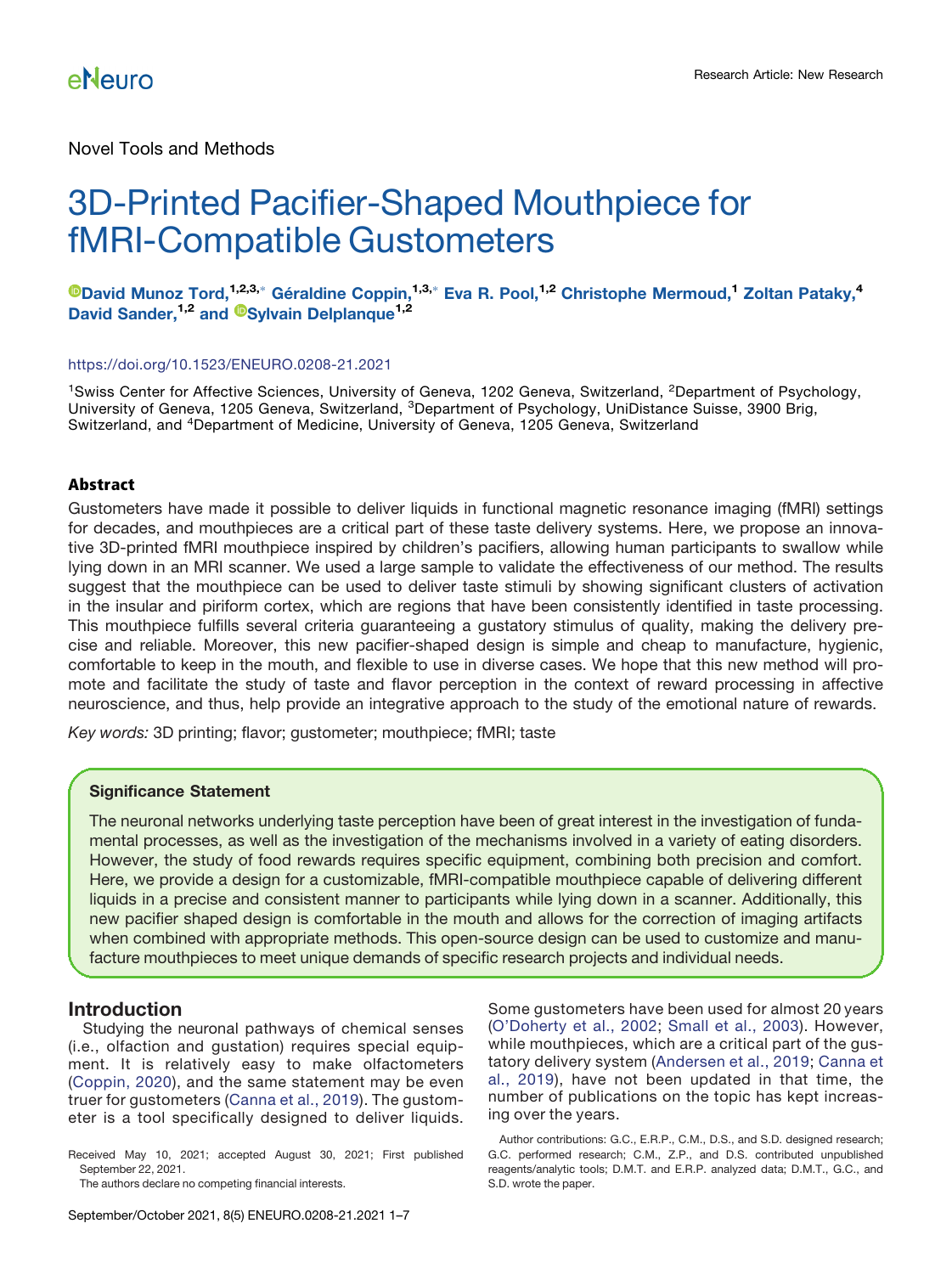

<span id="page-1-1"></span>Figure 1. 3D representation of the fMRI-compatible mouthpiece. Detailed 3D representation of  $(A)$  the mouth shield,  $(B)$ the mouthpiece,  $(C)$  the tube guide, and  $(D)$  the complete mouthpiece assembled with eight tubes.

Here, we propose an innovative 3D-printed functional magnetic resonance imaging (fMRI)-compatible mouthpiece, which fulfills several criteria for a quality gustatory stimulus. First, this new mouthpiece ([Fig. 1](#page-1-1)) allows participants to swallow liquids while lying down in a scanner, with their heads immobilized in a given position, and can remain comfortably in the mouth for a considerable amount of time without requiring any particular effort. Indeed, this design, inspired by children's pacifiers, replaces biting sticks which are sometimes used, onto which participants need to apply pressure with their teeth. Moreover, with biting sticks, it is sometimes necessary to take into account individual dental impressions [\(Goto et](#page-6-5) [al., 2015](#page-6-5)). Second, up to eight different liquids can be delivered with this mouthpiece in a precise and consistent manner, making it possible to minimize somatosensory variations and allowing researchers to target the same taste buds over each repetition.

#### Mouthpiece description

The mouthpiece, inspired by children's pacifiers, consists of three parts: a mouth shield, an elongated teat, and a tube guide. These three pieces are separately printed using natural polylactic acid (PLA), a biodegradable plastic made from corn. Other plastics can be used, but it remains the researcher's responsibility to comply with the

<span id="page-1-0"></span>This work was supported by the Firmenich SA Research Grant UN9046. \*D.M.T. and G.C. contributed equally to this work.

Acknowledgements: We thank Alain Hugon for his major contribution in the early stages of the design of the pacifier-shaped mouthpiece, Dr. Vanessa Sennwald for her insightful comments on this manuscript, Asli Erdemli for her useful comments on the data acquisition, and Lavinia Wuensch for her work on the data preprocessing. We also thank all the people from the Brain and Behavior Lab as well as from the Perception and Bioresponses Department of the Research and Development Division of Firmenich SA for their precious advice and their theoretical and technical competence.

Correspondence should be addressed to David Munoz Tord at [david.](mailto:david.munoztord@unige.ch) [munoztord@unige.ch](mailto:david.munoztord@unige.ch).

<https://doi.org/10.1523/ENEURO.0208-21.2021> Copyright © 2021 Munoz Tord et al.

This is an open-access article distributed under the terms of the [Creative](http://creativecommons.org/licenses/by/4.0/) [Commons Attribution 4.0 International license,](http://creativecommons.org/licenses/by/4.0/) which permits unrestricted use, distribution and reproduction in any medium provided that the original work is properly attributed.

health standards of the country in which they are conducting experiments with this mouthpiece.

An oval mouth shield [\(Fig. 1](#page-1-1)A), with a curvature adapted to the morphology of the face, holds the mouthpiece comfortably on the lips. A cylindrical teat (40 mm long  $\times$ 22 mm in diameter) is inserted and clipped in the center of the mouth shield. This teat receives the tubes at one extremity and directs the liquids to the tongue at the other extremity ([Fig. 1](#page-1-1)B). The part of the teat that goes into the mouth and is intended to come into contact with the tongue is beveled on one side and rounded on the other. This allows for an easy contact of the tongue with the teat to deliver drops of liquid comfortably and accurately. Depending on the research needs, up to eight tubes with an external diameter of 2.5 mm ( $\pm$ 0.3 mm) can be inserted into the teat. The last piece is a tube guide [\(Fig. 1](#page-1-1)C) that is clipped onto the mouth shield and allows the tubes to be at a 90° angle so that they run along the body of the participant lying on the MRI bed ([Fig. 1](#page-1-1)D). The 3D printing files (stl) that we supply at [https://github.com/munoztd0/](https://github.com/munoztd0/Mouthpiecegusto) [Mouthpiecegusto](https://github.com/munoztd0/Mouthpiecegusto) include seven versions with a diameter of  $2.5 \pm 0.3$  mm in steps of 0.1 mm. All these versions make it possible to choose the parts that best fit together depending on the 2.5-mm tubes the researchers use and allows them to adjust the mouthpiece for different types of liquid or viscosity levels.

Since our plans are freely available, the mouthpiece can be made by any laboratory with access to a 3D printer, or it could otherwise be made by any 3D printing service company. It can be manufactured in quantity for a very low price (0.5 USD of material per piece). This makes it intrinsically hygienic, since each participant can get an individual mouthpiece. Moreover, the printing material can easily be adapted to comply with different countries' sanitary regulations. Our mouthpieces were made out of natural PLA, which is safe when used in contact with food ([Conn et al., 1995\)](#page-6-6). Finally, the mouthpiece does not require any modification to any preexisting apparatus and will seamlessly fit most gustometer setups.

### Materials and Methods

### **Participants**

This study was part of a larger experiment related to a different study question (NCT03347890) in which 97 right-handed participants were recruited. The experiment took place from 2018 to 2020 (i.e., before the COVID-19 pandemic). The study was approved by the Swissmedic ethical committee. All participants gave written informed consent and received 100 Swiss francs (the equivalent of 100 USD\$) for their participation in one session. In total, 12 participants were excluded from the analysis because of missing or incomplete data (five MRI and seven behavioral). We report data on the 85 remaining participants (55 female; mean age,  $37.3 \pm 12.4$ ; min–max, 18–67 years). No predetermined sample size was estimated via statistical methods. All participants reported a normal sense of smell. All participants were asked to fast overnight because of the experiment occurring in the morning.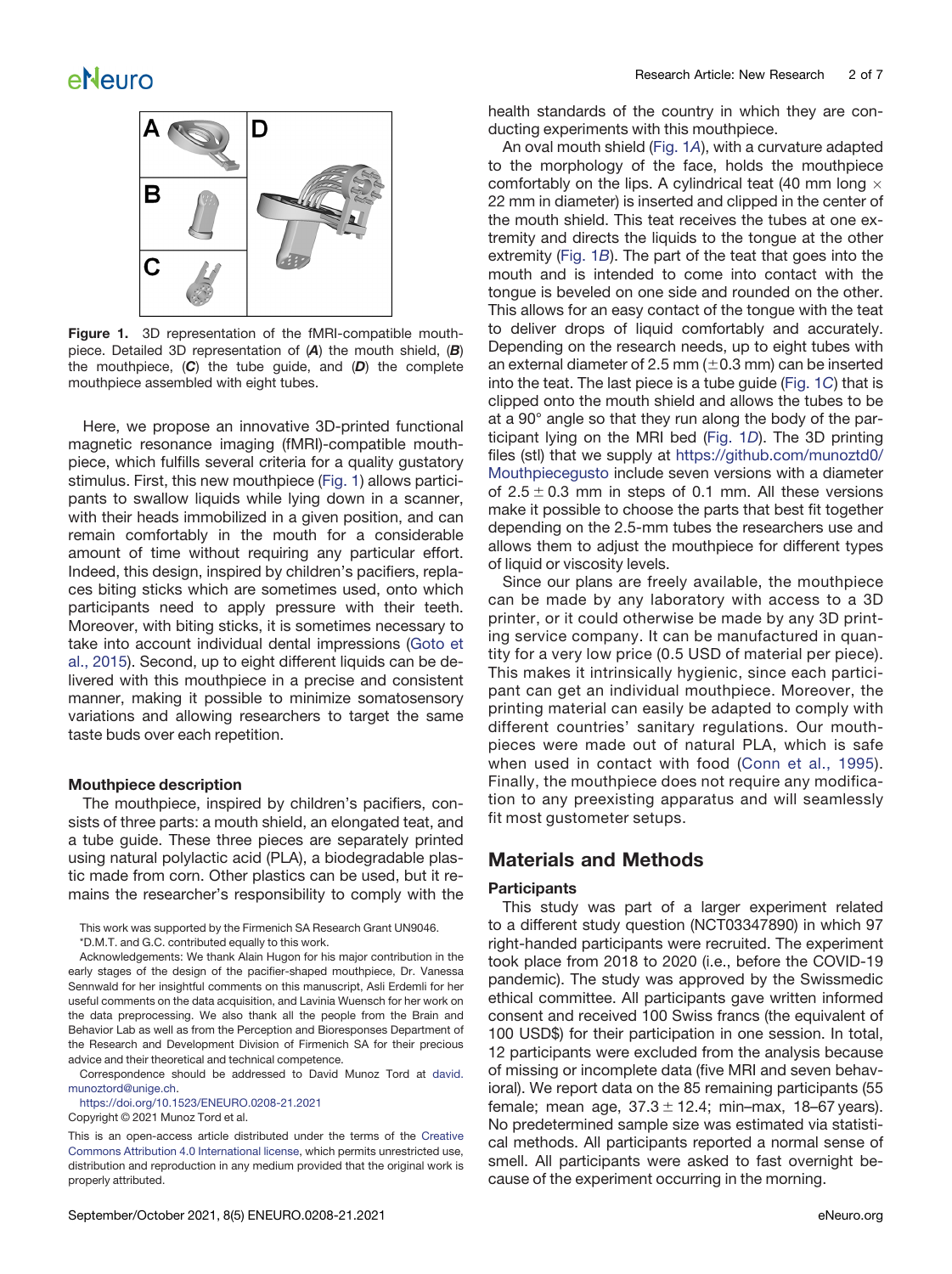

<span id="page-2-0"></span>Figure 2. Task procedure. The sequence of the taste reactivity task, administered while participants were lying in the scanner. After a brief countdown, the participants were shown a fixation cross followed by an asterisk cueing the delivery of either a milkshake or a tasteless solution. They were asked to keep the solution on their tongue for 4 s and then prompted to swallow it. During this period, they were asked their perceived taste pleasantness and intensity of the solution. The experimental trials were intertwined with rinse trials to cleanse their palates.

### Stimuli preparations

Milkshake preparations were made from a mix of milk (300 g) and ice cream (60 g) for a total of 71 kcal/100 g. Potassium chloride (KCl, 1.8 g) and sodium bicarbonate  $(NaHCO<sub>3</sub>, 0.21 g)$  were diluted in 1 l of distilled water to recreate an artificial tasteless saliva solution. This main solution was then used to create less concentrated versions to be able to match each individual's perception of a tasteless solution. In total, there were four different tasteless concentrations (1/1, 3/4, 1/2, and 1/4) and three flavors of milkshake (strawberry, chocolate, and vanilla). We chose an individually adjusted tasteless solution as the control stimulus instead of plain water because water has been shown to have an inherent taste ([Bartoshuk et al.,](#page-6-7) [1964](#page-6-7)). The two solutions were taken out of the fridge simultaneously (30 min before the experiment) and delivered at ambient temperature. We took each participant's preferred milkshake flavor and the saliva solution that tasted the most neutral to them (i.e., closest to 50 on a scale from 0 to 100) as the two conditions for the experiment.

### Gustometer

Single channel syringe pumps (Chemyx OEM) were used to achieve high flow control. Two syringes of up to 60 ml were connected via 8-m-long food grade polyurethane tubing (external diameter = 4 mm, inner diameter =  $2.5$  mm) to a 1-m-long food grade polytetrafluoroethylene (PTFE) tubing (external diameter =  $2.5$  mm, inner diameter =  $1.9$ mm) and to the mouthpiece at a delivery rate of 1 ml/s. The syringe pumps were connected to a 16-port RS-232 rackmount device server (Moxa, Nport 5610) and then controlled via transmission control protocol (TCP) using specific C libraries designed for stimulus presentation software (MATLAB or python). Although it is out of the scope of this article, readers can refer to [Andersen et al.](#page-6-4) [\(2019\)](#page-6-4), [Canna et al. \(2019\)](#page-6-1), or [Iannilli et al. \(2015\)](#page-6-8) for detailed instructions on how to set up an fMRI-compatible gustometer.

#### Taste reactivity task

A taste reactivity task was administered while participants were lying in the scanner. The task consisted in the evaluation of the perceived pleasantness and intensity of two different stimuli: a milkshake and a tasteless solution. During each trial, 1 ml of the solution was administered, and the delivery order of the two conditions was randomized within each participant. Participants were visually guided through the task with on-screen indications. First, they saw a 3-s countdown before the solution delivery, followed by an asterisk indicating to keep the solution on their tongue until they saw the swallow indication "swallow please" [\(Fig. 2](#page-2-0)). We asked them to wait 4 s before swallowing to avoid adding movement noise to the blood oxygen level-dependent (BOLD) response. Since they were lying down, the mouthpiece was placed in a such a way that the solution was delivered at the center of the participant's tongue, and we expected that the solution would slide down to the back of their tongue in the 4-s gustation period. The experimental trials were intertwined with rinse trials to cleanse the participants' palates with 1 ml of water. All 40 evaluations (20 per solution) were done on visual analog scales displayed on a computer screen. Participants had to answer through a button-box placed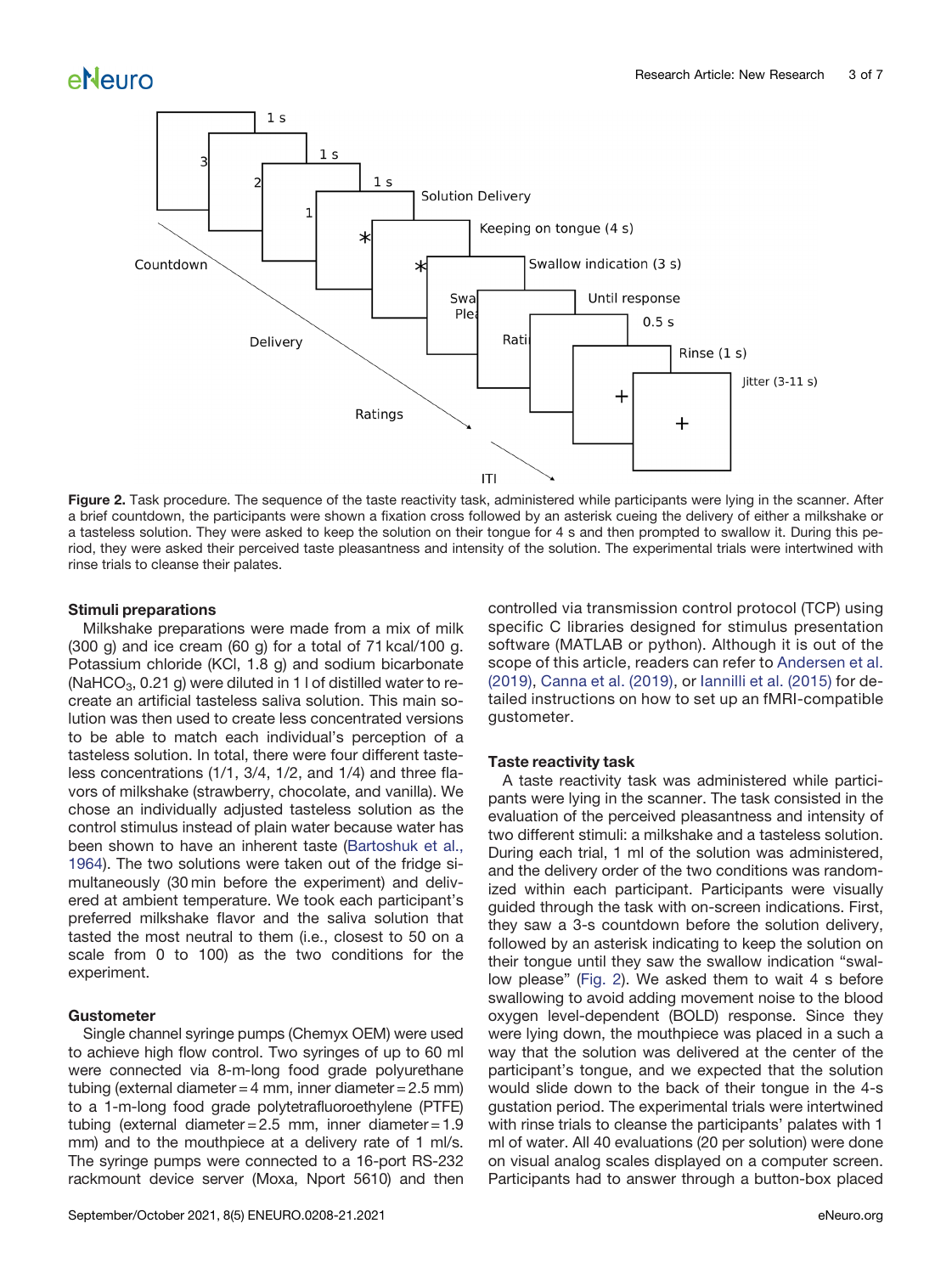in their hand. The visual scales for the intensity report ranged from "not perceived" to "extremely intense"; and from "extremely unpleasant" to "extremely pleasant" for liking ratings.

### Data acquisition

The collection of the responses was controlled by a computer running MATLAB (version R2015a; MathWorks). The presentation of the stimuli was implemented using Psychtoolbox (version 3.0; [Brainard, 1997](#page-6-9)). The acquisition of the neuroimaging data were performed via a 3-Tesla MRI system (Magnetom Tim Trio, Siemens Medical Solutions) supplied with a 32-channel head coil following a gradient echo (GRE) sequence to record BOLD signal. We recorded forty echoplanar imaging (EPI) slices per scan with an isotropic voxel size of 3 mm. Our scanner parameters were set at: echo time  $(TE) = 20$  ms, repetition time  $(TR) = 2000$  ms, field of view  $(FOV) = 210 \times 210 \times 144$  mm, matrix size =  $70 \times 70$  voxels, flip angle =  $85^\circ$ , 0.6-mm gap between slices. Structural whole brain T1-weighted  $(T1_w)$ images (isotropic voxel size = 1.0 mm) were acquired, as well as dual gradient  $B_0$  field maps (Fmaps) for each participant to correct for inhomogeneity distortions in the static-field.

### **Preprocessing**

We combined the fMRI of the Brain (FMRIB) Software Library (FSL, version 4.1; [Jenkinson et al., 2012\)](#page-6-10) with the Advanced Normalization Tools (ANTS, version 2.1; [Avants](#page-6-11) [et al., 2011](#page-6-11)) to create a pipeline optimized for the preprocessing of our neuroimaging data.

A challenge of fMRI gustometry is that the BOLD signal is highly prone to movement artifacts, and thus, the swallowing of liquid solutions while lying down produces significant deglutition artifacts. To offset this loss of signalto-noise ratio (SNR), we followed [Griffanti et al. \(2017\)](#page-6-12) a rigorous protocol based on an fMRI independent component analysis (ICA) to remove artifacts.

We used the multivariate exploratory linear optimized decomposition tool (MELODIC; [Beckmann and Smith,](#page-6-13) [2004](#page-6-13)) to decompose our raw BOLD signal into independent components (ICs). The ICA-based strategy for motion artifact removal has been shown to be more reliable to remove motion-induced signal variations than regressions from motion parameters [\(Pruim et al., 2015](#page-6-14)). Two researchers independently hand classified a sample of 20 participants' IC into two categories: clear artifact (e.g., motion/deglutition, susceptibility, or blood flow in arteries) or potential signal. The categorizations were then compared between the two judges, and each discrepancy was discussed until an agreement was reached (interrater reliability = 93%). The manually classified components obtained by this process were used to train a classifier using a random forest machine learning algorithm [\(Breiman, 2001](#page-6-15)). Leave-one-out testing, where we iteratively left one participant out of the training data and tested the classifier accuracy on the left-out participant, at the optimal sensitivity (threshold  $=5$ ) resulted in a median 94% true positive rate (i.e., the percentage of true signal accurately classified). Consequently, we applied the FMRIB's ICA-based X-noiseifier (FIX) to automatize the denoising of our BOLD signal [\(Salimi-Khorshidi et al.,](#page-6-16) [2014](#page-6-16)).

Field maps were then applied to correct geometric distortions and ANTS was used for a diffeomorphic co-registration of the preprocessed functional and structural images in the Montreal Neurologic Institute (MNI) space, using the nearest-neighbor interpolation and leaving the functional images in their native resolution. Finally, we applied a spatial smoothing of 8-mm full width half maximum (FWHM).

### Data analysis

Statistical analyses of the behavioral data were performed with R (version 4.0; [R Core Team, 2019](#page-6-17)). We report Cohen's  $d_z$  and the 95% confidence intervals (CIs) as estimates of effect sizes for the paired  $t$  tests ([Lakens,](#page-6-18) [2013](#page-6-18)), as well as a Bayes factor  $(BF_{10})$  quantifying the likelihood of the data under the alternative hypothesis relative to the null hypothesis ([Morey et al., 2015](#page-6-19)).

The Statistical Parametric Mapping software (SPM; version 12; [Penny et al., 2011](#page-6-20)) was used to perform a random-effects univariate analysis on the voxels of the image time series following a two-stage approach to partition model residuals to take into account within-participant and between-participant variance [\(Holmes and Friston,](#page-6-21) [1988](#page-6-21); [Mumford and Poldrack, 2007\)](#page-6-22).

We specified a subject-level general linear model (GLM) for each participant and added a high-pass filter cutoff of 1/128 Hz to eliminate possible low-frequency confounds [\(Talmi et al., 2008](#page-6-23)). Each regressor of interest was derived from the onsets and duration of the stimuli and was convoluted with a canonical hemodynamic response function (HRF) into the GLM to obtain weighted parameter estimates  $(\beta)$ . The subject-level GLM consisted of six regressors: (1) the trial, (2) the reception of the milkshake solution, (3) the reception of the tasteless solution, (4) water rinsing, (5) the question about solution pleasantness, and (6) intensity. No motion correction regressor was included in the GLM, since we already removed motion components from the signal. Group-level statistical t maps were then created by combining subject-level estimated  $\beta$  weights (milkshake  $>$  tasteless) and residuals.

A multiple comparisons correction was done using the Analysis of Functional NeuroImages software (AFNI; ver-sion 20.2; [Cox, 1996\)](#page-6-24). First, we used the 3dFWHMx function with the spatial auto-correlation flag on to estimate the intrinsic spatial smoothness of the noise in our data. The estimate values were averaged across participants and then used in the corrected 3dClustSim function ([Cox](#page-6-25) [et al., 2017\)](#page-6-25) to determine, via Monte Carlo simulation of the noise field, a minimum cluster extent corrected for multiple comparisons (at  $\alpha$  = 0.05). This guarantees that a group of individual voxels under an uncorrected height threshold of  $p < 0.001$  with a greater cluster size than the minimum extent would only occur  $<$  5% of the time.

We report the minimum extent threshold, the cluster's peak MNI coordinates, and the number of consecutive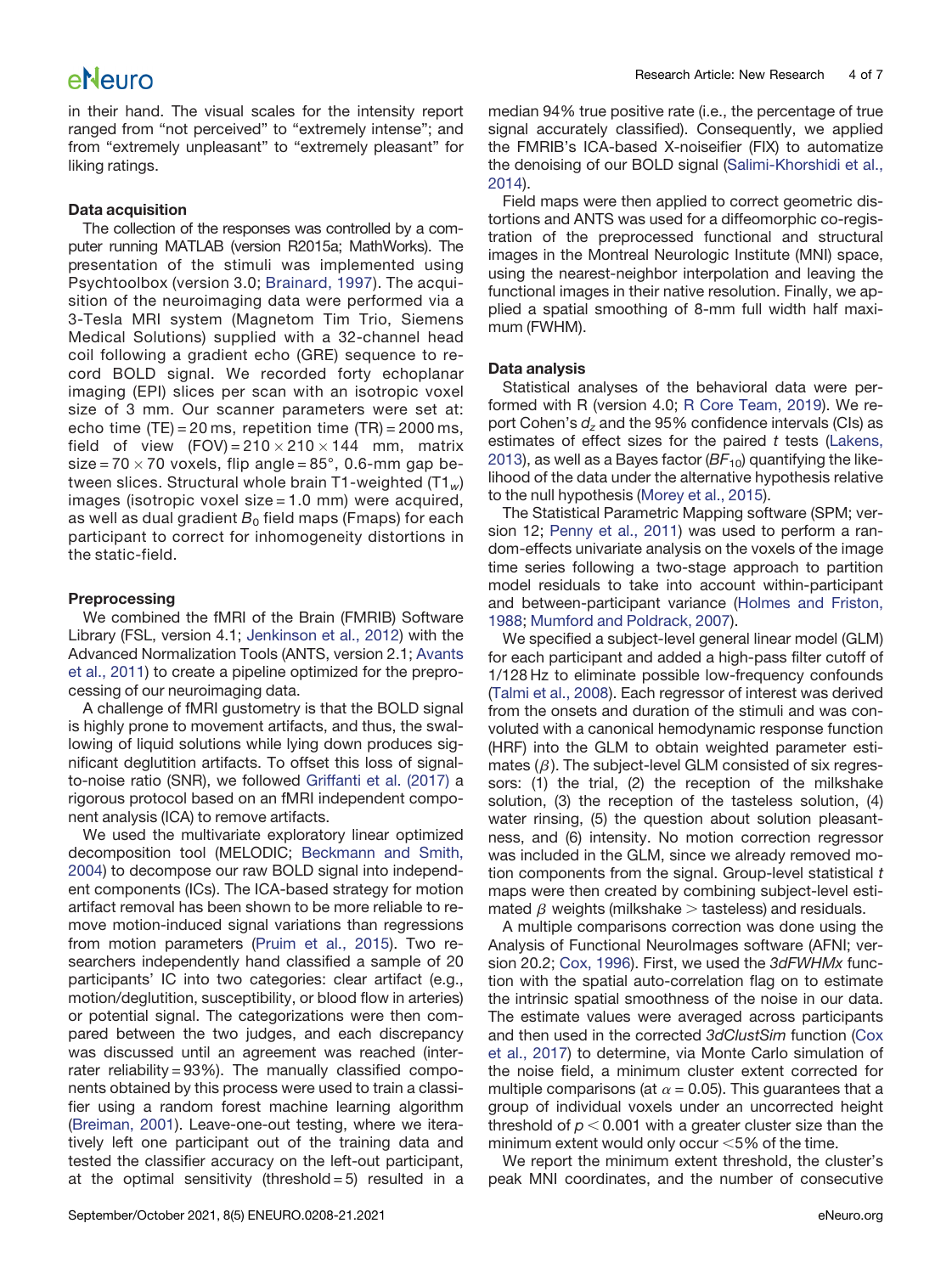

<span id="page-4-0"></span>Figure 3. Behavioral and fMRI results. A, Individual estimates, densities, and overall mean of perceived taste intensity of the milkshake and the tasteless solutions. B, Individual  $\beta$  estimates, densities, and overall means of the milkshake > tasteless contrast across participants during taste delivery extracted from voxel clusters within the insular and piriform cortex. Error bars represent 95% CI  $(n = 85)$ .

significant voxels at  $p < 0.001$  within the cluster (k). Finally, we display the statistical  $t$  maps of our group results for the milkshake  $>$  tasteless contrast surviving cluster-level correction overlaid on a 3D semi-inflated surface brain template in the MNI space.

#### Code and data accessibility

The computer code used to produce the mouthpiece as well as to preprocess and analyze the data are available in a publicly hosted software repository [\(https://github.com/](https://github.com/munoztd0/Mouthpiecegusto) [munoztd0/Mouthpiecegusto](https://github.com/munoztd0/Mouthpiecegusto)). Unthresholded statistical t maps are available on the Neurovault platform [\(https://](https://neurovault.org/images/442236/) [neurovault.org/images/442236/](https://neurovault.org/images/442236/)).

### **Results**

We analyzed the taste intensity ratings using a paired t test to compare the two conditions (milkshake or tasteless). As expected, participants rated the milkshake solution as significantly more intense than the tasteless solution ( $\mu = 30.33$ , SE $\pm 2.5$ ,  $t_{(84)} = 12.40$ ,  $p < 0.001$ ,  $d_z =$ 1.35, 95% CI = [1.04, 1.63],  $BF_{10} = 9.23 \times 10^{20}$ ; see [Fig. 3](#page-4-0)A).

We report the results from our group-level analysis using a height threshold of  $p < 0.001$ , with a minimum cluster extent threshold corrected for multiple comparisons at  $p < 0.05$  (k = 123 voxels). For the taste reactivity task, the pleasant solution (milkshake  $>$  tasteless) activated the primary olfactory (piriform) cortex bilaterally (right: MNI [xyz] =  $[-22 -3 -14]$ ,  $k = 282$ ; left: MNI [xyz] =  $[21 - 6 - 14]$ ,  $k = 149$ ), the primary gustatory (middle insular) cortex (left: MNI  $[xyz] = [21 - 6 - 14]$ ,  $k = 149$ ), and the primary somatosensory (postcentral/parietal operculum) cortex [\(Figs. 3](#page-4-0)A, [4\)](#page-5-0).

To compute observed power calculations within our two regions of interest, namely the insular and piriform cortex, we extracted the averaged  $\beta$  values from within these regions and calculated their standardized effect size ( $d_z$ ). We report a  $d_z$  = 0.41 for the insula and  $d_z$  = 0.56

for the piriform cortex and estimate that to reproduce these results at 90% power and  $\alpha$  = 0.05, then 53 or 29 participants are needed for the insula and the piriform cortex, respectively (details of the power analysis, including power curves, are provided in the Extended Data [Fig. 4-2](https://doi.org/10.1523/ENEURO.0208-21.2021.f4-2)).

### **Discussion**

In this article, we presented a 3D-printed fMRI-compatible mouthpiece for the study of human taste and flavor perception in MRI settings. After describing this mouthpiece, we reported the results of a 3 Tesla fMRI study providing evidence that this mouthpiece allows us to obtain an effective measure of brain related activity during the consumption of gustatory stimuli.

In this large sample ( $n = 85$ ) study, we demonstrate the effectiveness and validity of our procedure by showing significant clusters of activation within the same regions that have been reported throughout different meta-analyses on taste [\(Yeung et al., 2017](#page-6-26)) and olfaction ([Seubert et al., 2013](#page-6-27)). More precisely, we found strong activations of the following: (1) the left middle insular cortex, which has consistently been identified as the human primary gustatory cortex ([Buck and](#page-6-28) [Bargmann, 2000;](#page-6-28) [Small and Faurion, 2015\)](#page-6-29), (2) the postcentral/parietal operculum gyrus, which has been reported to be the primary cortex for oral somatosensory representation in humans ([Boling et al., 2002\)](#page-6-30), and (3) the anterior medial temporal lobes, including the hippocampal formation and the amygdaloid complex, that have also both been found to play a crucial role in food intake ([Davidson et al., 2009;](#page-6-31) [Petrovich,](#page-6-32) [2011](#page-6-32); [Coppin, 2016](#page-6-33)). Our results are also in agreement with an asymmetric model of taste perception [\(Iannilli](#page-6-34) [and Gudziol, 2019\)](#page-6-34), where right-handed populations tend to have stronger left dominance in the insula.

Importantly, we encountered some limitations that should be addressed. First, some participants reported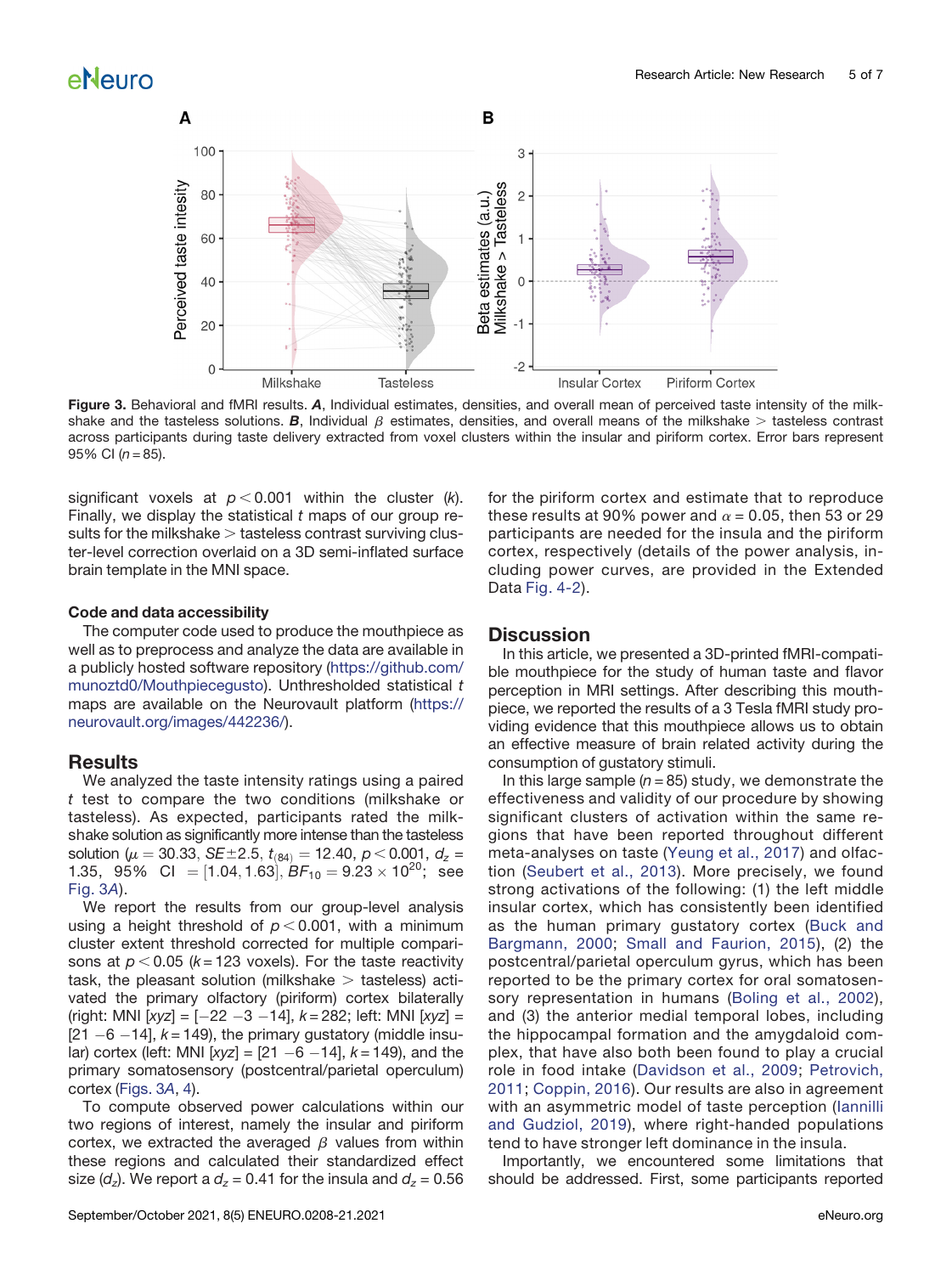

<span id="page-5-0"></span>Figure 4. Neural correlates of taste. Regions in which the BOLD signal positively correlates with the magnitude of the contrast milkshake > tasteless ( $n = 85$ ). Statistical t maps are shown with a threshold of  $p < 0.001$  and a minimum cluster extent threshold (corrected for multiple comparisons) of 123 voxels. Color scale bar shows  $t$  statistic values. AMY, amygdala; pPHC, posterior parahippocampal cortex; TH, thalamus; posCG, postcentral gyrus; preCG, precentral gyrus; INS, insula. Detailed results are presented in Extended Data [Figures 4-1](https://doi.org/10.1523/ENEURO.0208-21.2021.f4-1), [4-2.](https://doi.org/10.1523/ENEURO.0208-21.2021.f4-2)

that a 40-mm-long mouthpiece was a bit too long and thus, uncomfortable. This can easily be alleviated by printing a shorter mouthpiece in those cases. We also tried to extend our setup to a non-MRI context, where participants would be seated in an upright position. It appeared that the liquids did not flow as consistently and precisely as they did in a lying position, and suggests that the prototype would have to be modified for such contexts. In a few cases and during intensive use, we also noticed that the plastic could become porous, so that the joints between the tubes and the teat were no longer perfectly sealed. As a result, some participants reported that the rinsing liquid had run down their cheeks. However, this did not prevent the stimuli from being sent, but it is something that the researchers should monitor. One option might be to choose a less porous plastic that is still within the country's legislative constraints on plastics permitted for food contact. Moreover, we think it is important to tell participants to place their tongue in such a way as to let the solutions flow without blocking the teat to deliver drops of liquid comfortably and accurately.

Another caveat to the interpretation of our results is that we have not controlled for temperature and mechanosensory information. Existing devices have managed to control for this by having the delivery tubes running through a water bath at a controlled temperature (e.g., 37°C) as well as delivering a continuous spray of the solution over the tongue via a spray head to avoid mechanical simulation effects ([Iannilli et al., 2015](#page-6-8); [Andersen et al., 2019](#page-6-4)). While a spray taste delivery system has proved its efficacy and reliability for event related taste pulses, it could not be used with our test stimuli (i.e., milkshake) because of its high viscosity. This feature was important for our design since we wanted to be able to use realistic feeding paradigms (e.g., milkshakes) as it has been recently advocated by the new "good practice in food-related neuroimaging" [\(Smeets et al., 2019](#page-6-35)). We think however that the solutions from [Iannilli et al. \(2015\)](#page-6-8) and [Andersen et al. \(2019\)](#page-6-4) could be compatible with our mouthpiece. We suggest future investigators that either want to study or to control for the effects of temperature and mechanosensory information on taste perception to take these methods into account.

Additionally, we unfortunately could not provide a direct comparison between the data collected with our new design and data collected from other commonly used mouthpieces. This will hopefully be possible in future investigations through an ever-increasing number of data sharing initiatives.

To conclude, the main advantages of this mouthpiece are its low cost, flexibility, ease to produce and fMRIcompatible design. Any lab with access to a 3D printer can make one or could otherwise get them made by any 3D printing service company since our plans are freely available. But most importantly, it is flexible and can be modified for any particular case. It can easily comply with different countries' sanitary regulations or be adjusted for different types of liquid or viscosity levels. It also does not require any modification to any preexisting apparatus and will integrate to most gustometer setups without any additional work.

More theoretically, affective neuroscience could benefit from the inclusion of more studies in olfaction and taste using primary rewards. This could provide the means for an integrative approach to study the emotional nature of reward ([Nummenmaa and Sander, 2020](#page-6-36)). We think that this new method could help promote the use of primary rewards (e.g., milkshakes) instead of more widely used food pictures to measure hedonic processes. This is extremely important because, not only does it allow a direct comparison to be drawn with the animal literature on